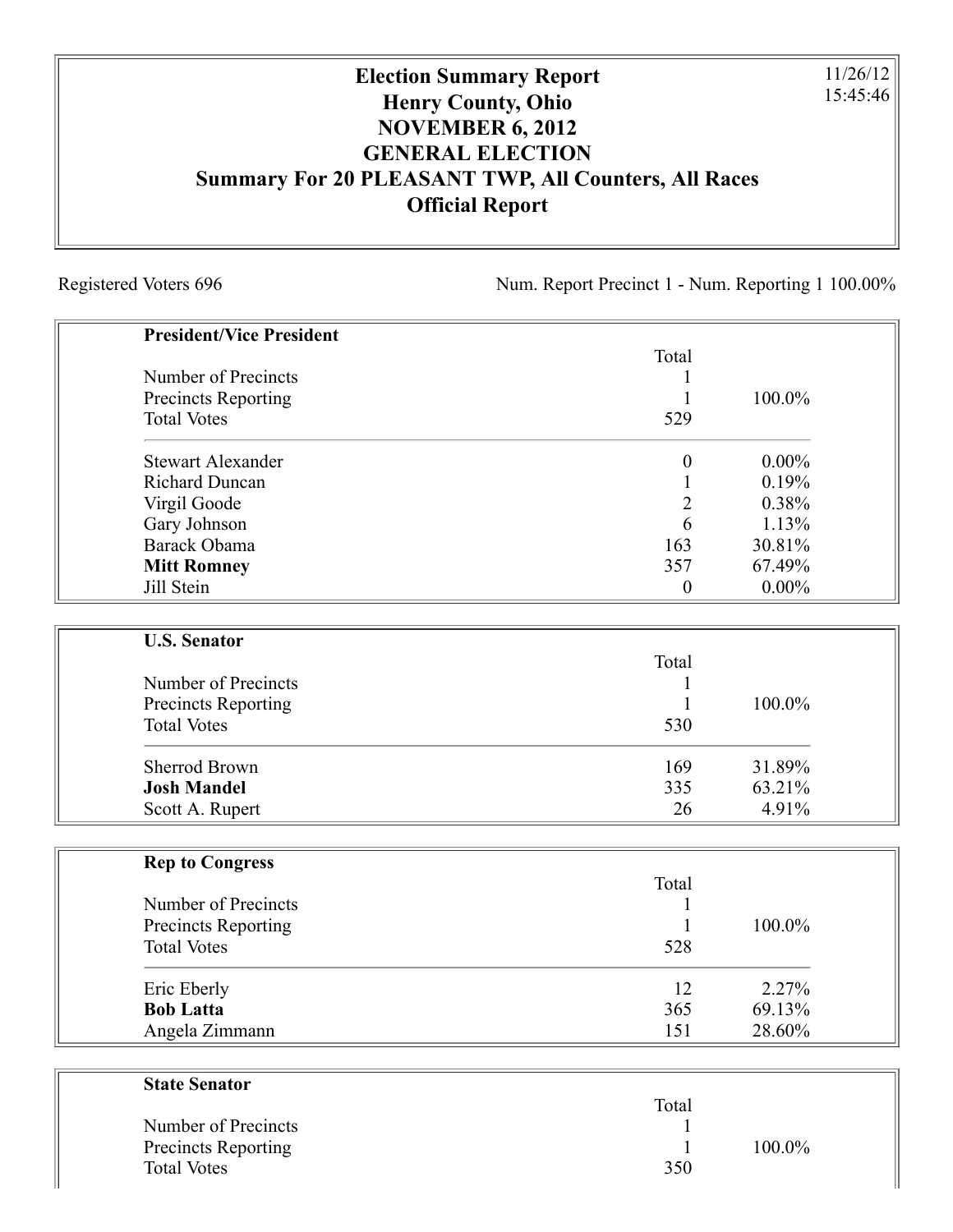| <b>Cliff Hite</b>                  | 350   | 100.00% |
|------------------------------------|-------|---------|
| <b>State Representative</b>        |       |         |
|                                    | Total |         |
| Number of Precincts                |       |         |
| Precincts Reporting                |       | 100.0%  |
| <b>Total Votes</b>                 | 509   |         |
|                                    |       |         |
| John H. Vanover                    | 158   | 31.04%  |
| Lynn R. Wachtmann                  | 351   | 68.96%  |
|                                    |       |         |
| <b>County Comm 1-2-2013</b>        |       |         |
|                                    | Total |         |
| Number of Precincts                |       |         |
| Precincts Reporting                |       | 100.0%  |
| <b>Total Votes</b>                 | 484   |         |
|                                    |       |         |
| <b>Glenn A. Miller</b>             | 307   | 63.43%  |
| Richard C. Myers                   | 177   | 36.57%  |
|                                    |       |         |
| County Comm 1-3-2013               |       |         |
|                                    | Total |         |
| Number of Precincts                |       |         |
| Precincts Reporting                |       | 100.0%  |
| <b>Total Votes</b>                 | 410   |         |
| <b>Robert E. Hastedt</b>           | 410   | 100.00% |
| <b>County Auditor</b>              |       |         |
|                                    | Total |         |
| Number of Precincts                | 1     |         |
| Precincts Reporting                |       | 100.0%  |
| <b>Total Votes</b>                 | 368   |         |
|                                    |       |         |
| <b>Kevin Garringer</b>             | 368   | 100.00% |
| <b>Prosecuting Attorney</b>        |       |         |
|                                    | Total |         |
| Number of Precincts                | 1     |         |
| Precincts Reporting                |       | 100.0%  |
| <b>Total Votes</b>                 | 394   |         |
|                                    |       |         |
| John H. Hanna                      | 394   | 100.00% |
| <b>Clerk of Court Common Pleas</b> |       |         |
|                                    | Total |         |
| Number of Precincts                |       |         |
|                                    |       |         |
| Precincts Reporting                |       | 100.0%  |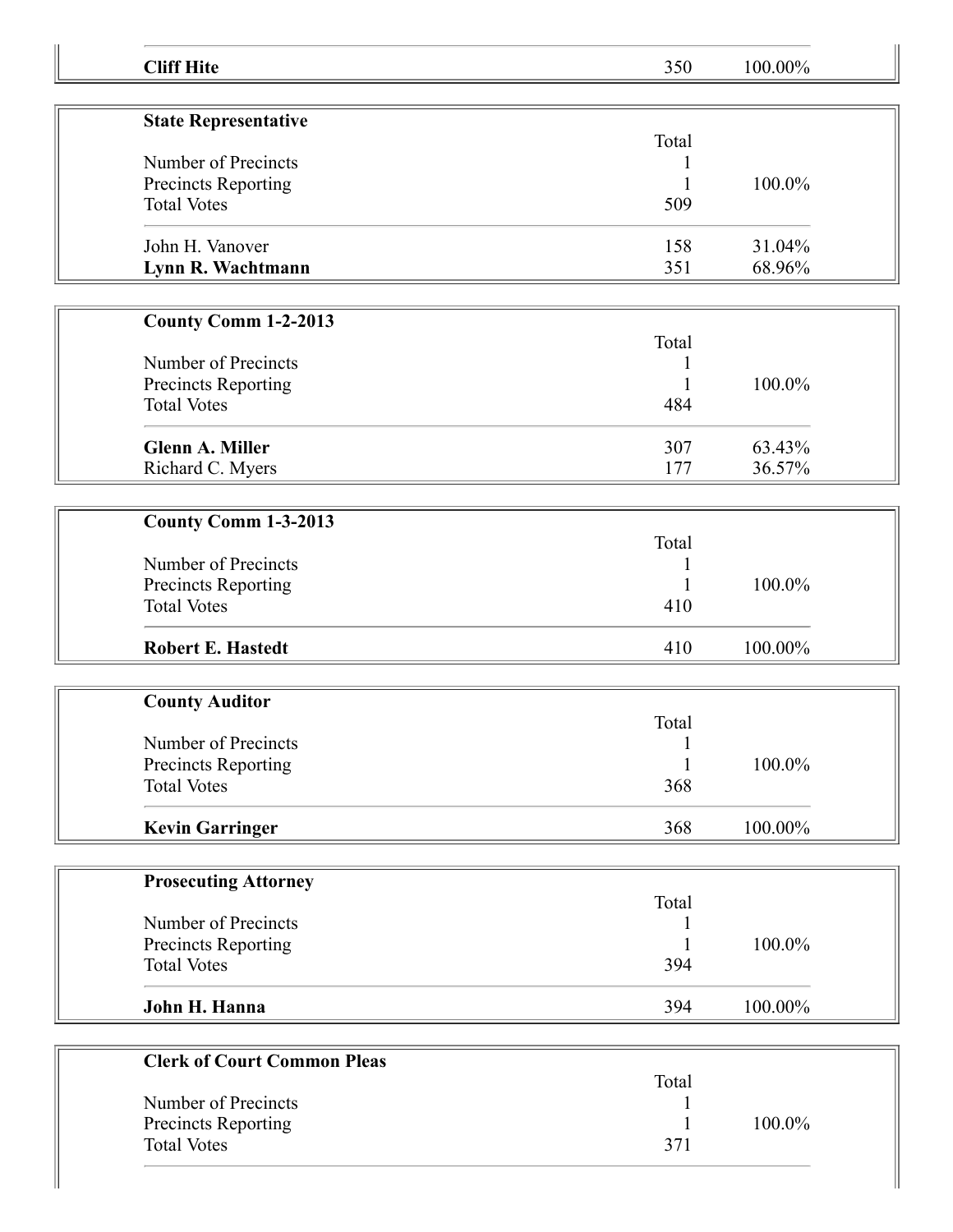| <b>Connie L. Schnitkey</b>                | 371          | 100.00% |
|-------------------------------------------|--------------|---------|
| <b>Sheriff</b>                            |              |         |
|                                           | Total        |         |
| Number of Precincts                       |              |         |
| Precincts Reporting                       | 1            | 100.0%  |
| <b>Total Votes</b>                        | 513          |         |
| <b>Michael Bodenbender</b>                | 324          | 63.16%  |
| John J. Nye                               | 189          | 36.84%  |
| <b>County Recorder</b>                    |              |         |
|                                           | Total        |         |
| Number of Precincts                       |              |         |
| Precincts Reporting                       | 1            | 100.0%  |
| <b>Total Votes</b>                        | 356          |         |
|                                           |              |         |
| Sara L. Myles                             | 356          | 100.00% |
|                                           |              |         |
| <b>County Treasurer</b>                   |              |         |
|                                           | Total        |         |
| Number of Precincts                       |              |         |
| Precincts Reporting                       |              | 100.0%  |
| <b>Total Votes</b>                        | 503          |         |
| Zachary T. Riley                          | 212          | 42.15%  |
| <b>Calvin G. Spiess</b>                   | 291          | 57.85%  |
|                                           |              |         |
| <b>County Engineer</b>                    |              |         |
|                                           | Total        |         |
| Number of Precincts                       |              |         |
| <b>Precincts Reporting</b>                | $\mathbf{1}$ | 100.0%  |
| <b>Total Votes</b>                        | 387          |         |
|                                           |              |         |
| <b>Timothy J. Schumm</b>                  | 387          | 100.00% |
|                                           |              |         |
| <b>County Coroner</b>                     | Total        |         |
| Number of Precincts                       |              |         |
|                                           |              |         |
| Precincts Reporting<br><b>Total Votes</b> | 1            | 100.0%  |
|                                           | 388          |         |
| <b>Marek Skoskiewicz</b>                  | 388          | 100.00% |
|                                           |              |         |
| <b>State Board of Education</b>           |              |         |
|                                           | Total        |         |
| Number of Precincts                       |              |         |
| Precincts Reporting                       |              | 100.0%  |
| <b>Total Votes</b>                        | 368          |         |

116 31.52%

Stanley Jackson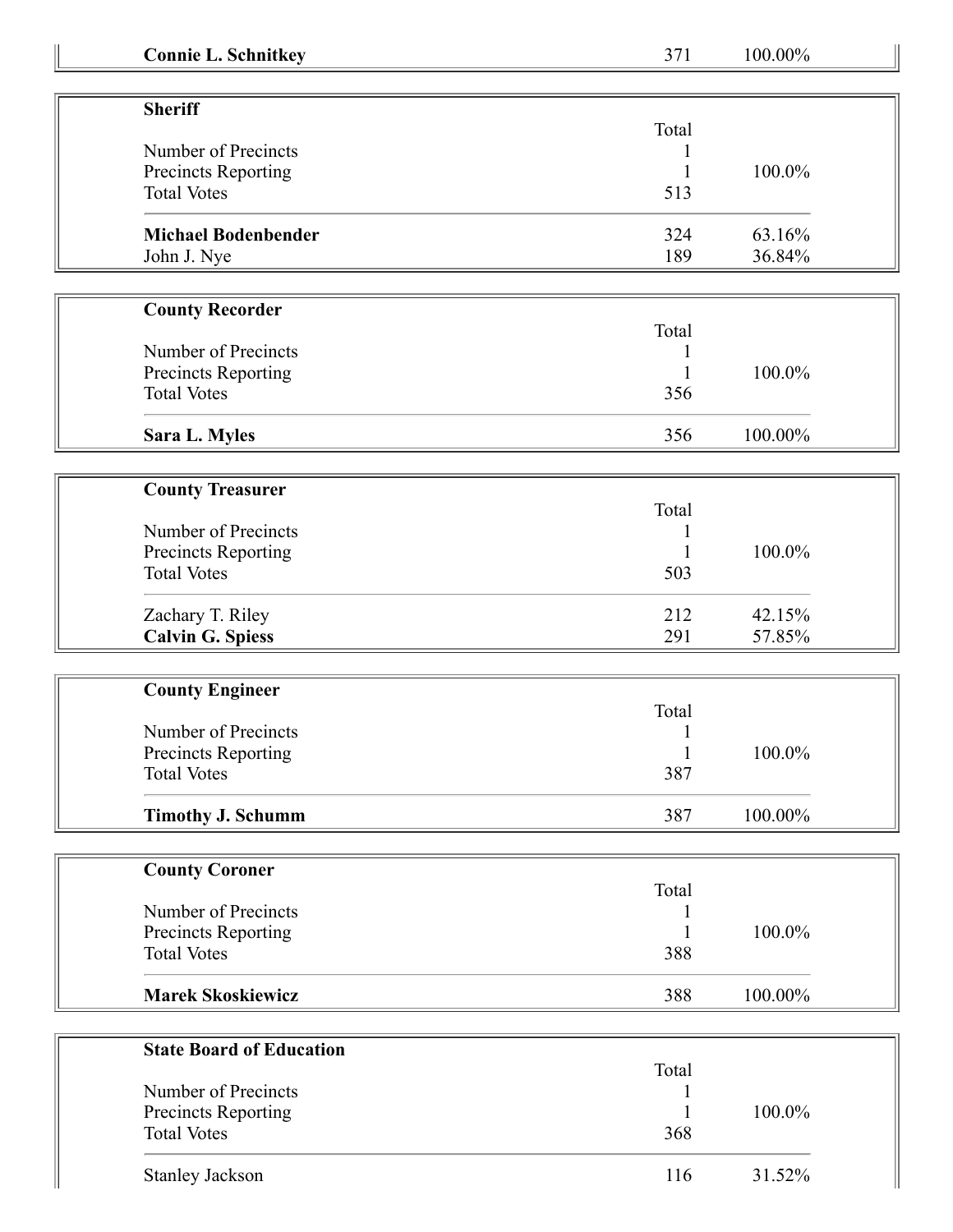| Justice Sup Crt 1-1-2013  |       |        |
|---------------------------|-------|--------|
|                           | Total |        |
| Number of Precincts       |       |        |
| Precincts Reporting       |       | 100.0% |
| <b>Total Votes</b>        | 419   |        |
| <b>Terrence O"Donnell</b> | 312   | 74.46% |
| Mike Skindell             | 107   | 25.54% |

## **Justice Sup Crt 1-2-2013**

| Number of Precincts<br>Precincts Reporting<br><b>Total Votes</b> | Total<br>426 | 100.0% |
|------------------------------------------------------------------|--------------|--------|
| <b>Robert R. Cupp</b>                                            | 278          | 65.26% |
| William M. O'Neill                                               | 148          | 34.74% |

## **Justice Sup Crt 12-31-2014**

| Number of Precincts<br><b>Precincts Reporting</b><br><b>Total Votes</b> | Total<br>426 | $100.0\%$ |
|-------------------------------------------------------------------------|--------------|-----------|
| <b>Yvette McGee Brown</b>                                               | 93           | 21.83%    |
| <b>Sharon L. Kennedy</b>                                                | 333          | 78.17%    |

| <b>Judge of Court of Appeals</b> |       |            |
|----------------------------------|-------|------------|
|                                  | Total |            |
| Number of Precincts              |       |            |
| <b>Precincts Reporting</b>       |       | 100.0%     |
| <b>Total Votes</b>               | 337   |            |
| John R. Willamowski              | 337   | $100.00\%$ |

| <b>State Issue 1</b> |       |        |
|----------------------|-------|--------|
|                      | Total |        |
| Number of Precincts  |       |        |
| Precincts Reporting  |       | 100.0% |
| <b>Total Votes</b>   | 484   |        |
| <b>YES</b>           | 105   | 21.69% |
| NO                   | 379   | 78.31% |

| <b>State Issue 2</b>       |        |
|----------------------------|--------|
|                            | Total  |
| Number of Precincts        |        |
| <b>Precincts Reporting</b> | 100.0% |
| <b>Total Votes</b>         | 499    |